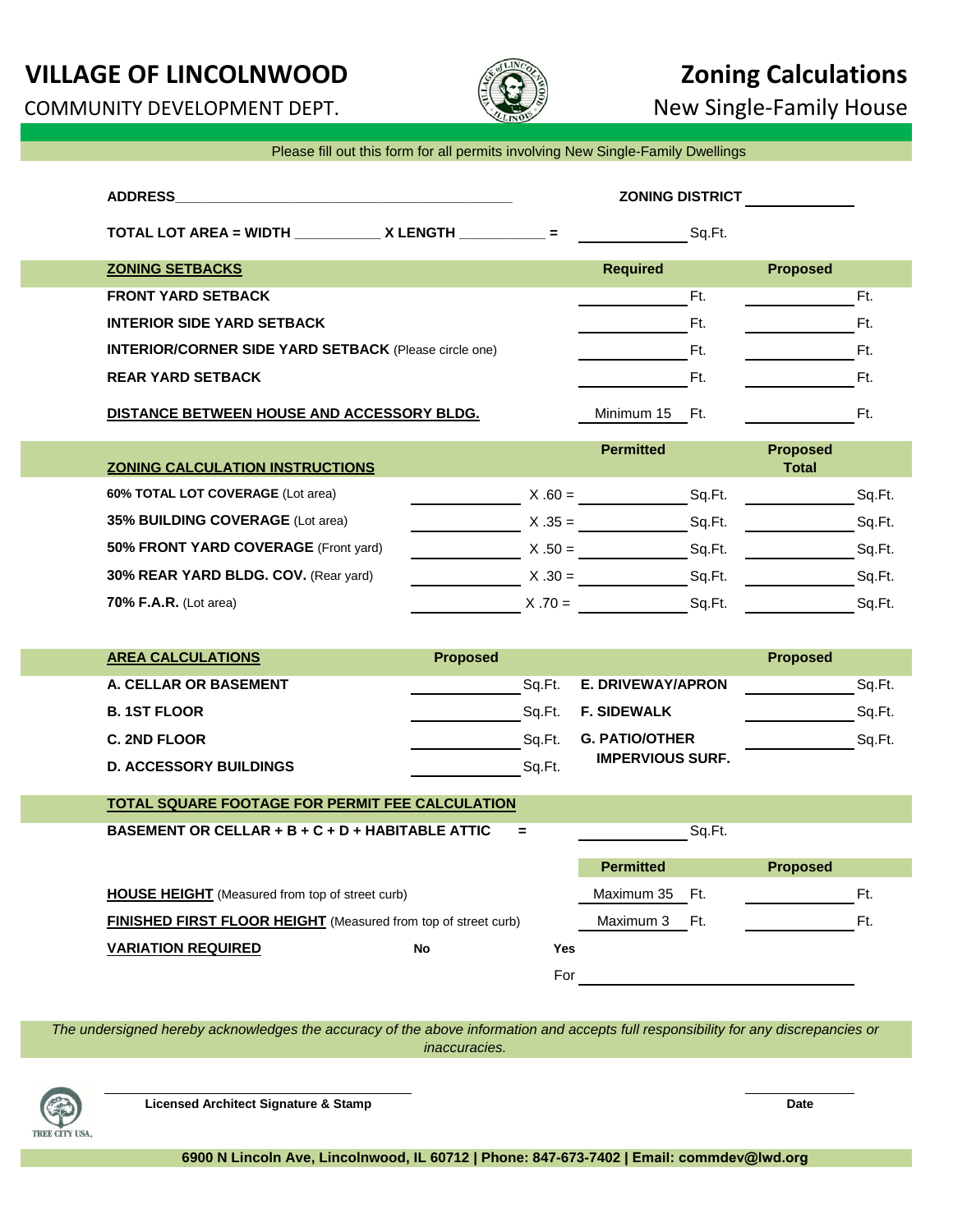# **TO DETERMINE MAXIMUM PERMISSIBLE SQUARE FOOTAGE AMOUNTS**

| • Total Lot Coverage          | Area of the Lot x Maximum Permissible Amount        |
|-------------------------------|-----------------------------------------------------|
| • Total Building Coverage     | Area of the Lot x Maximum Permissible Amount        |
| • Front Yard Coverage         | Area of the Front Yard x Maximum Permissible Amount |
| • Rear Yard Building Coverage | Area of the Rear Yard x Maximum Permissible Amount  |

### **ZONING CALCULATION INSTRUCTIONS**

| 60% TOTAL LOT COVERAGE > Add B + D + E + F + G =            | Sa.Ft. |
|-------------------------------------------------------------|--------|
| 35% BUILDING COVERAGE > Add B + D =                         | Sq.Ft. |
| 50% FRONT YARD COVERAGE > Add E + Front Yard Portion of F = | Sq.Ft. |
| 30% REAR YARD BUILDING COVERAGE > $D =$                     | Sa.Ft. |
| 70% F.A.R. > Add B + C + D =                                | Sa.Ft. |

### **TO CALCULATE REQUIRED FRONT YARD SETBACK**

The required minimum front yard setback is 25 feet, or in line with the average of 40% of the existing homes on the block adjacent to the subject property, whichever is greater.

#### **IMPERVIOUS SURFACE**

This is the area of the lot which does not allow water to be absorbed so it may percolate into deeper ground. Impervious surfaces include the footprint of a home, Portland cement concrete, bituminous concrete, composed of stone or gravel, or any other surface that allows little or no water penetration.

#### **TOTAL LOT COVERAGE**

This is the part or percent of the lot occupied by buildings or structures, including accessory buildings or structures, and any other impervious surface.

*Total Lot Coverage Allowance:* the numerical value obtained by dividing the Lot Coverage by the Area of the Lot.

*Maximum Permissible Total Lot Coverage: 60%*

#### **BUILDING COVERAGE**

This is the area of the lot that is covered by the footprint of a principal building and any structure under a roof, including accessory buildings or structures, measured at grade, from the exterior faces of the exterior walls, but excluding decks, and terraces.

*Building Coverage Allowance:* the numerical value obtained by dividing the Building Coverage by the Area of the Lot.

*Maximum Permissible Building Coverage: 35%*